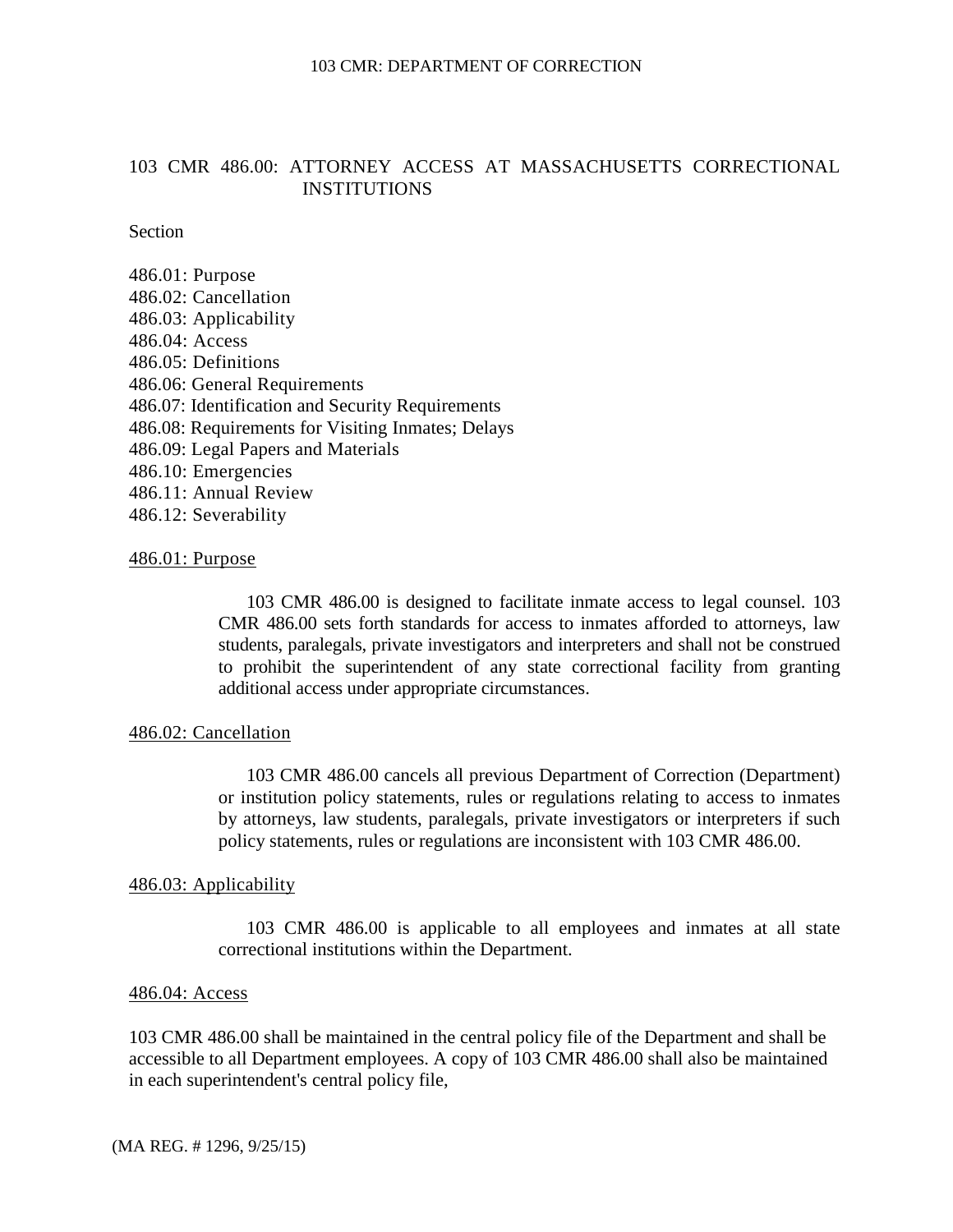## 486.04: continued

in each inmate library, and available upon request at the lobby of each correctional institution.

### 486.05: Definitions

Attorney. Any active member of the bar of Massachusetts or any other jurisdiction, state or federal, who is in good standing, or any law school graduate who is practicing pursuant to Massachusetts Supreme Judicial Court Rule 3:03, and who represents, seeks to represent, or wishes to meet with, an inmate at a Massachusetts Correctional Institution for pending or potential litigation purposes or for the purposes of an administrative hearing.

Inmates Housed Apart from the General Population. Any inmate in administrative separate confinement or segregation as a result of Departmental classification or hospital confinement.

Interpreter. Any person screened and/or certified by the Massachusetts Trial Court Office of Court Interpreter Services who converts spoken, written or sign language statements from one language to another.

Law Student. Any person enrolled in an accredited law school.

Non-contact Visit. A one-on-one meeting between an attorney and an inmate with an opportunity for conversational privacy, eye-contact, and the ability to exchange court documents and legal materials with the assistance of correctional staff, but without an opportunity for physical contact.

Paralegal. Any person who works on legal and related matters under the authorization and supervision of an attorney as defined in 103 CMR 486.05: Attorney.

Pat Down Search. A clothed search of an individual limited to the pressing of hands against the outer surface of an individual's clothing, including the interior of pockets, as well as inspection of an individual's hair or hairpiece. It does not include the removal of any of the person's clothing except footwear, accessories (*e.g.*, belts, scarves, *etc*.) and outer garments (*e.g*., sweaters, blazers, suit jackets, coats, hats, *etc*.), which may be inspected upon such removal.

Private Investigator. A person who is licensed pursuant to M.G.L. c. 147, § 25 or is exempt from said licensing requirements pursuant to M.G.L. c. 147, § 23, and is engaged in business as a private detective, private investigator, or investigator, and who is either working under the authorization and supervision of an attorney, or on a verified pro se litigation, or has been appointed to an active legal matter by a court of competent jurisdiction.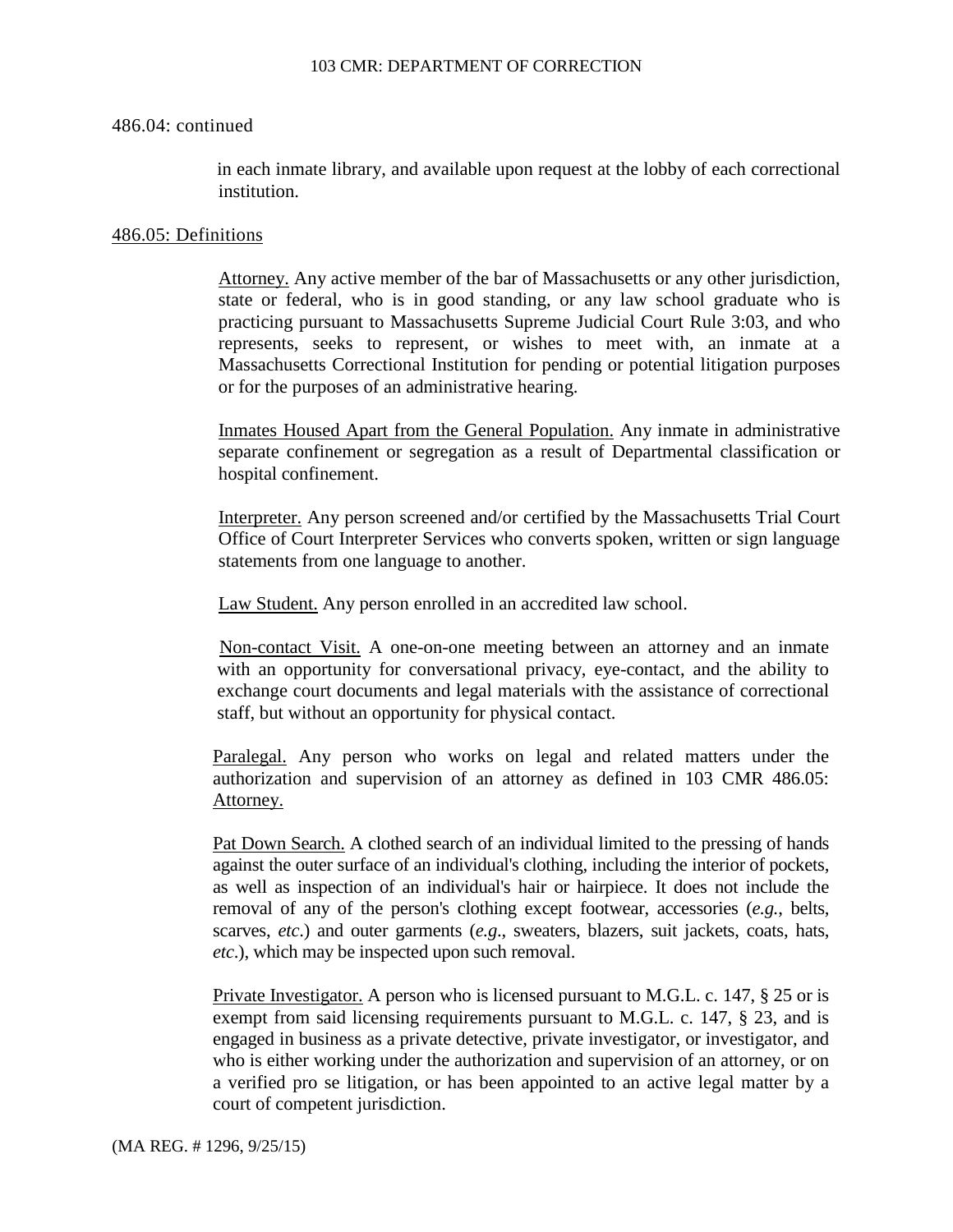## 486.05: continued

Reasonable Suspicion. Specific, articulable facts and circumstances that warrant a rational inference by a person with correctional experience that a visitor may be engaged in, attempting to engage in, or about to engage in, criminal or other prohibited activity. Triggering a metal detection device alone, does not create reasonable suspicion, but may be considered in determining whether reasonable suspicion exists.

#### 486.06: General Requirements

(1) An attorney shall be entitled to access as provided in 103 CMR 486.00 for the purpose of establishing or furthering an attorney/client relationship or for the purpose of interviewing a witness for pending or potential litigation or an administrative hearing in which the attorney represents a party, in each case if the inmate with whom he or she wishes to visit agrees to such a visit. An attorney may be required to identify the purpose of a visit as conforming to the specifications of the foregoing sentence but shall not be required to disclose the purpose of a visit or the nature of his or her business in any greater detail.

(2) A law student shall be entitled to access as provided in 103 CMR 486.00 for the purposes specified in 103 CMR 486.06(1), if the law student is working under the authorization and supervision of an attorney, provided:

(a) that said law student has at least three business days prior to the first intended visit to an institution, supplied to the institution a letter signed by the dean, a member of the dean's staff, the registrar or a member of the registrar's staff, of the student's law school identifying the student as enrolled at that law school; and

(b) the dean, a member of the dean's staff, the registrar or a member of the registrar's staff, has confirmed the letter when telephoned by an employee of the institution.

(3) A paralegal shall be entitled to access as provided in 103 CMR 486.00 for the purposes specified in 103 CMR 486.06(1) if the paralegal is working under the authorization and supervision of an attorney, provided:

(a) that said paralegal has at least three business days prior to the first intended visit to an institution, supplied to the institution, a letter signed by the attorney which identifies the paralegal as working under the authorization and supervision of the attorney; and

(b) that the attorney or a member of the attorney's staff has confirmed the letter when telephoned by an employee of the institution. No provision in 103 CMR 486.00 shall be interpreted to permit representation of an inmate by a paralegal at a Department of Correction disciplinary or classification hearing.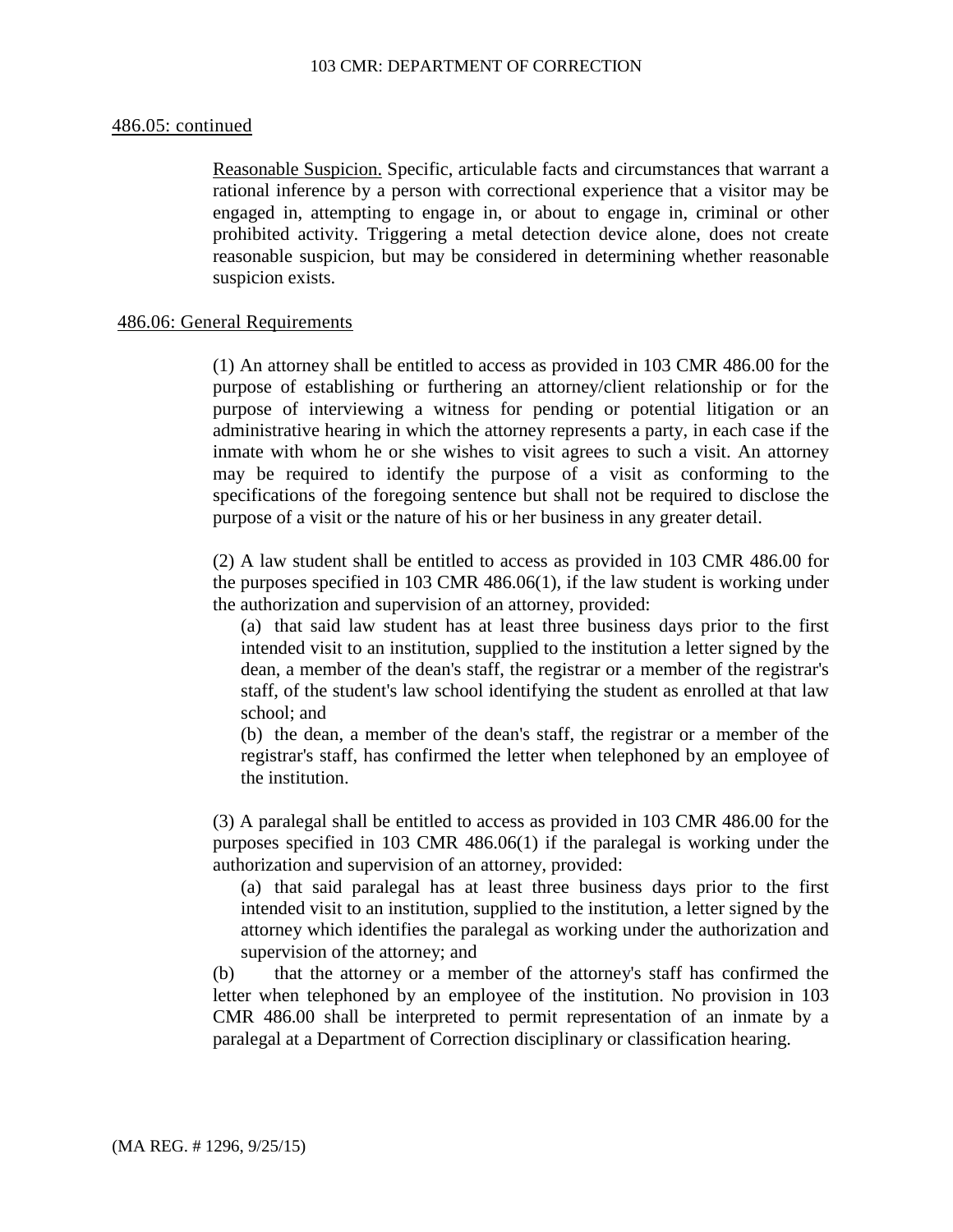#### 486.06: continued

(4) A private investigator who is licensed pursuant to M.G.L. c. 147, § 25, or is exempt from said licensing requirements pursuant to M.G.L. c. 147, § 23, and is working under the authorization and supervision of an attorney or a *pro se* litigant, or has been appointed by a court of competent jurisdiction to an active legal matter, shall be entitled to access as provided in 103 CMR 486.00 for the purposes specified in 103 CMR 486.06(1), provided:

(a) When the private investigator is working under attorney supervision:

1. the private investigator is accompanied by the attorney; or

2. the private investigator has, at least three business days prior to the intended visit, supplied to the institution, a letter signed by the attorney which identifies the private investigator as working under the authorization and supervision of the attorney; and the attorney or a member of the attorney's staff has confirmed the letter when telephoned by an employee of the institution; or

(b) When the inmate is not represented by counsel: the private investigator has provided a valid Court Order of appointment to an active legal matter or verification of an active *pro se*  litigation.

Law student, paralegals, and private investigators shall have access to the attorney/client rooms, provided one is available for use. Attorneys shall be given priority when requesting use of attorney/client rooms should there be limited availability.

(5) Interpreters shall be entitled to access as provided in 103 CMR 486.00 for the purposes of assisting an attorney, and shall not have access under 103 CMR 486.00 unless accompanied by an attorney.

#### 486.07: Identification and Security Requirements

(1) Upon entry into an institution, an attorney shall be required to present a valid bar membership card and one other piece of government-issued photographic identification if requested to do so by institution personnel. No other identification shall be required. When completing the Massachusetts Department of Correction Request to Visit Inmate Form, an attorney may provide his/her office address, in place of a home address.

(2) Upon entry into an institution, a law student, paralegal, private investigator and/or interpreter shall be required to present identification if requested to do so by institutional personnel. That identification shall include one piece of government-issued photographic identification. In addition, an interpreter shall provide verification of being screened and/or certified by the Massachusetts Trial Court Office of Court Interpreter Services. A private investigator shall provide verification of his or her active licensing or, verification of employment if exempt from said licensing requirements pursuant to M.G.L. c. 147, § 23. A law student, paralegal or private investigator who is not accompanying an attorney shall also provide a letter of introduction from his or her supervising attorney or, in the case of a private investigator, verification of *pro se* litigation, or a Court Order of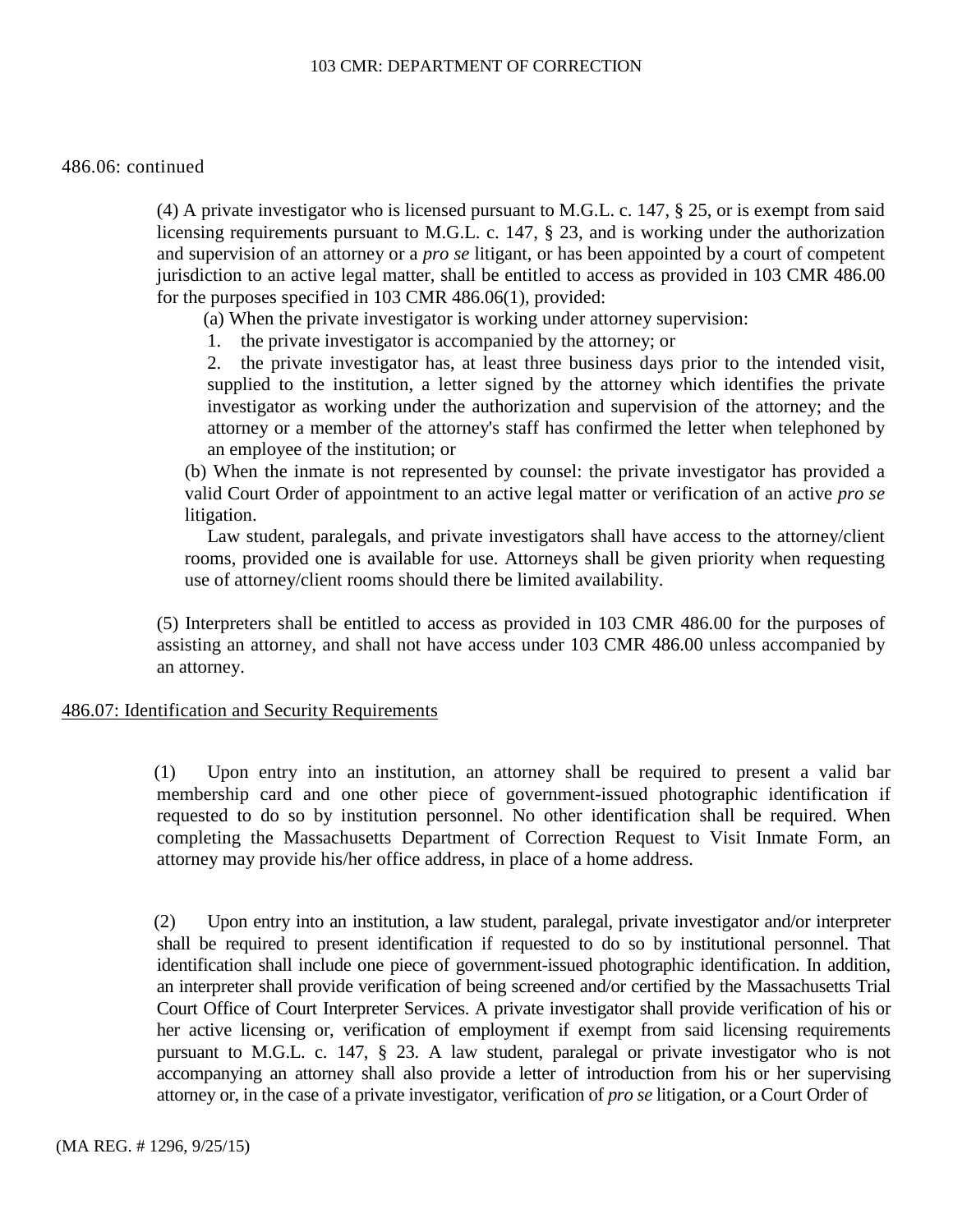## 486.07: continued

appointment. The letter of introduction shall include the full name and office or school address of the law student, paralegal, or private investigator, and the supervising attorney's business name, office address, Board of Bar Overseers number, and telephone number. The Court Order shall have the court name, a legal caption and docket number. No other identification shall be required.

(3) Attorneys, law students, paralegals, private investigators, and interpreters shall be subject to all Departmental regulations and institutional policies governing visitors, not directly in conflict with 103 CMR 486.00.

(4) All attorneys entering an institution shall be subject to a metal detection scan. Such a scan shall initially consist of passing through a fixed metal detector or hand-held scanner depending upon which is in use by the particular institution. If the attorney successfully passes through the metal detector or hand-held scanner, he or she shall be allowed to enter the institution without further search.

(5) Should an attorney fail to pass through a fixed metal detector or hand-held scanner successfully, he or she shall be subject to a second scan by a fixed metal detector or hand-held scanner. If the attorney successfully passes this second scan, he or she shall be allowed to enter the institution without further search.

(6) Should a secondary metal detection scan performed under 103 CMR 486.07(5) continue to indicate the presence of a metal object on the attorney's person, the correction officer conducting the scan shall inquire as to the cause of the interference. After the inquiry, the attorney shall be allowed to enter without further search, unless the correction officer has a reasonable suspicion of the presence of contraband on the attorney's person. If the correction officer has a reasonable suspicion of the presence of contraband the attorney shall be afforded the opportunity to consent in writing to a pat down search, to leave the institution, or to request a non-contact visit with the inmate. If requested, a non-contact visit shall be afforded.

(7) Before any pat down search of an attorney is performed, a correction officer shall communicate to the shift commander the reasons for requesting the search. Pat down searches may take place only with the approval of the shift commander or such other person as the superintendent may designate.

(8) Whenever a correction officer requests a pat down search of an attorney the correction officer shall file, prior to the end of the officer's shift, an incident report citing the specific, articulable facts and circumstances supporting the request and the results of the request. If a pat down search of the individual occurs, the consent shall be recorded by the attorney signing a log book kept for that purpose. The attorney shall also be provided with a written receipt documenting his/her consent to a pat down search, which receipt shall be signed and dated by both the attorney and the correction officer. A copy of said receipt shall be kept by the institution. In addition, the details of the pat down search shall be included in the incident report filed pursuant to 103 CMR 486.07(6), and shall also be filed with the superintendent prior to the end of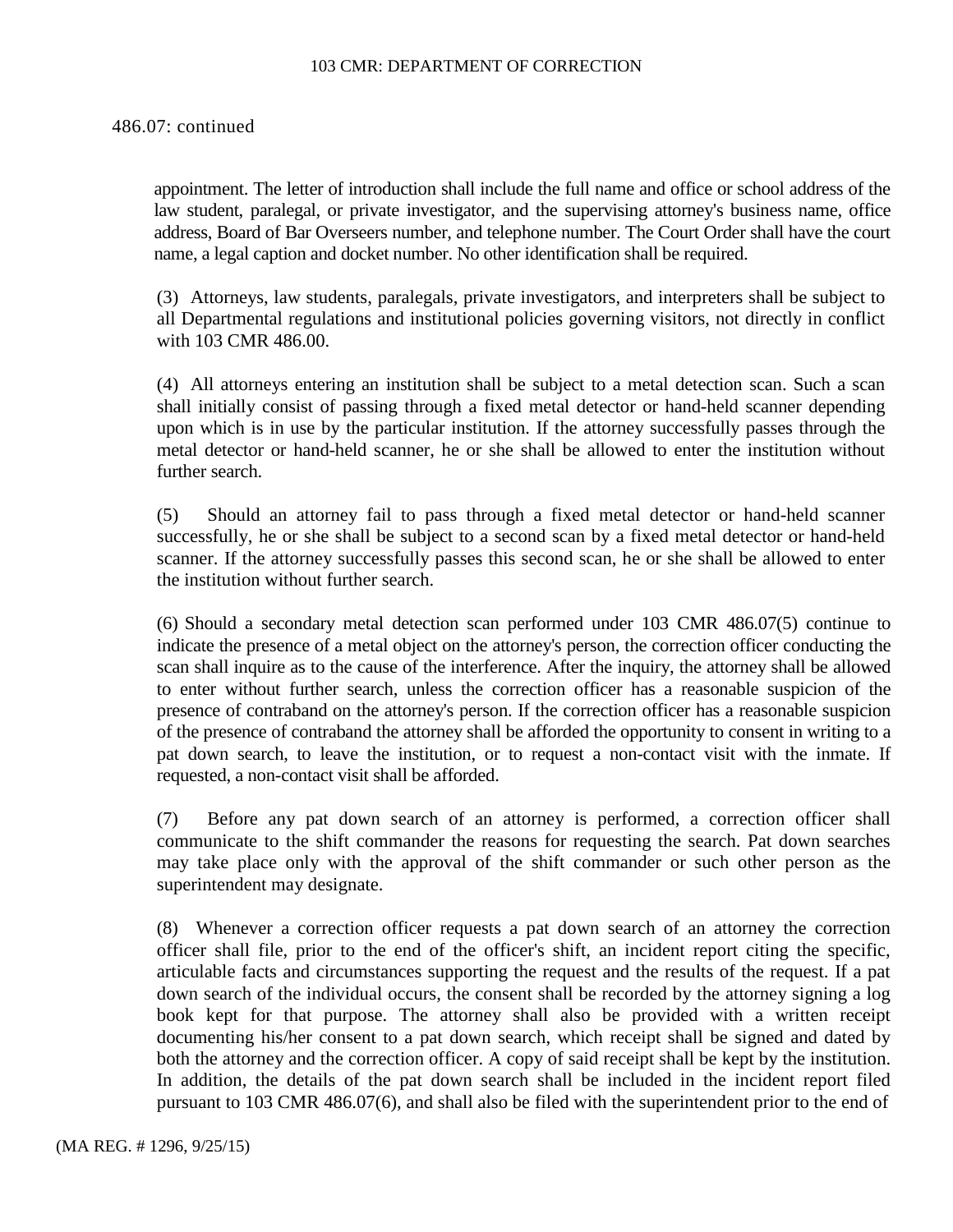## 486.07: continued

the officer's shift. Said details shall include, but not be limited to: the name of the attorney searched; the name of the searching officer and of the shift commander or superintendent's designee who approved the search; the extent of the search; what, if anything, was found; and any subsequent action taken based on the results of the search.

(9) Where probable cause exists to believe that a crime has been or is being committed by an attorney, law student, paralegal, private investigator, or interpreter on the grounds of an institution, arrest and prosecution of the suspected offender may be initiated pursuant to usual criminal procedure.

(10) Whenever an attorney is refused permission to enter an institution, the Commissioner and/or the General Counsel shall be notified of such action by the institution superintendent or a designee within 24 hours of the incident.

## 486.08: Requirements for Visiting Inmates: Delays

(1) Requirements for Visiting Inmates Housed in the General Population.

(a) Attorneys shall be permitted to visit inmates housed in the general population during institutional visiting hours for inmates and upon one hour notice at any other time between the hours of 9:00 A.M. and 8:30 P.M.

(b) If not accompanied by an attorney, law students, paralegals, and private investigators shall be permitted to visit inmates housed in the general population during institutional visiting hours for those inmates.

(2) Requirements for Visiting Inmates Housed Apart from the General Population.

(a) Attorneys shall be permitted to visit inmates housed apart from the general population between 9:00 A.M. and 8:30 P.M. and during other institutional visiting hours for those inmates.

(b) If not accompanied by an attorney, law students, paralegals, and private investigators shall be permitted to visit inmates housed apart from the general population during institutional visiting hours for those inmates.

(c) Law students, paralegals, and private investigators who wish to visit an inmate housed apart from the general population should normally give the institution advance notice at least one day prior to the proposed visit but the Department of Correction shall make reasonable efforts to accommodate such visits where prior notification was not practicable.

- (3) Requirements for Visit with More than One Inmate. An attorney, law student, paralegal, or private investigator who intends to visit more than one inmate simultaneously shall request permission from the superintendent 24 hours in advance of such visit. Approval shall not be unreasonably withheld.
- (4) Delays. Where a delay occurs in providing an attorney, law student, paralegal, or private investigator access to an inmate, the attorney, law student, paralegal, or private investigator affected shall be promptly informed of the expected duration of the delay.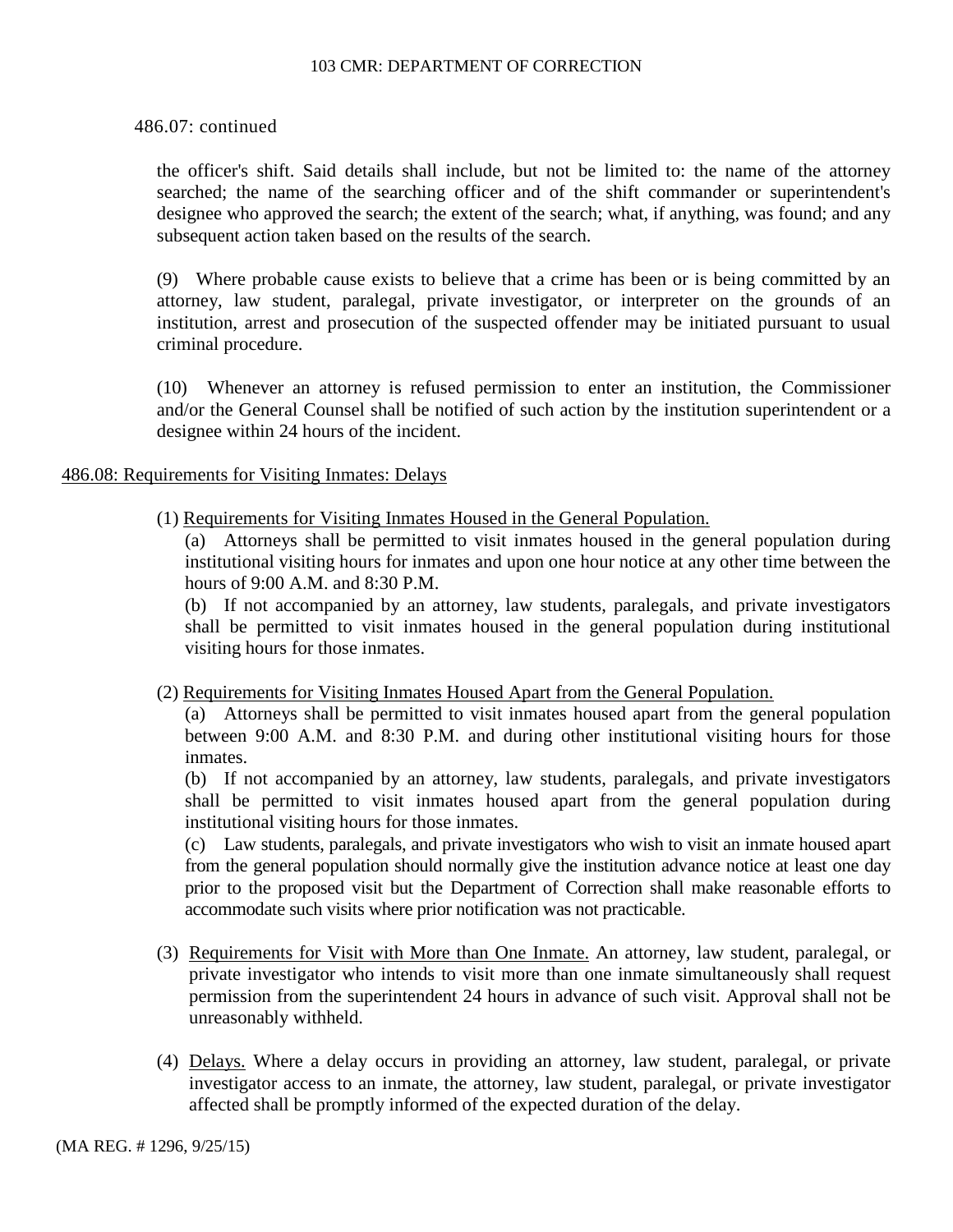## 486.08: continued

(5) In emergency situations, and upon 24 hours notice, the Superintendent may grant extended visitation hours.

## 486.09: Legal Papers and Materials

(1) Attorneys, law students, paralegals, and private investigators shall be permitted to carry legal papers and legal writing materials into the attorney/inmate interview area. Said legal papers and materials shall be subject to inspection for contraband by institutional personnel but shall not be read or copied.

(2) Attorneys, law students, paralegals, or private investigators shall be permitted to leave legal papers or legal documents with inmates; however, excessive amounts of legal papers or legal documents may be required to be processed through the institutional property office. Legal papers or legal documents given to an attorney, law student or a paralegal by an inmate shall be subject to inspection for contraband by institutional personnel following the visit but shall not be read or copied.

(3) Attorneys, law students, paralegals, and private investigators shall be permitted to carry cameras, tape recorders and tapes, CDs and DVDs into the attorney/inmate interview area for use during an interview. All such audio/video playback equipment shall be subject to inspection for contraband by institutional personnel. Attorneys, law students, paralegals, and private investigators shall take all tapes, CDs and/or DVDs out of the institution with them. State-issued laptops for institutional use may be made available upon request with advance notice to, and approval by, the superintendent or his or her designee. Audio and/or video recording is prohibited.

## 486.10: Emergencies

(1) When an emergency exists within an institution, the superintendent or his or her designee may temporarily terminate visits by attorneys, law students, paralegals and private investigators.

(2) When visits are temporarily terminated, in accordance with 103 CMR 486.10(1), attorneys, law students, paralegals and private investigators shall be informed as soon as possible of the expected duration of the emergency.

#### 486.11: Annual Review

103 CMR 486.00 shall be reviewed at least annually by the Commissioner or his or her designee. The party or parties conducting the review shall develop a memorandum to the Commissioner with a copy to the Central Policy File recommending revisions, additions, or deletions.